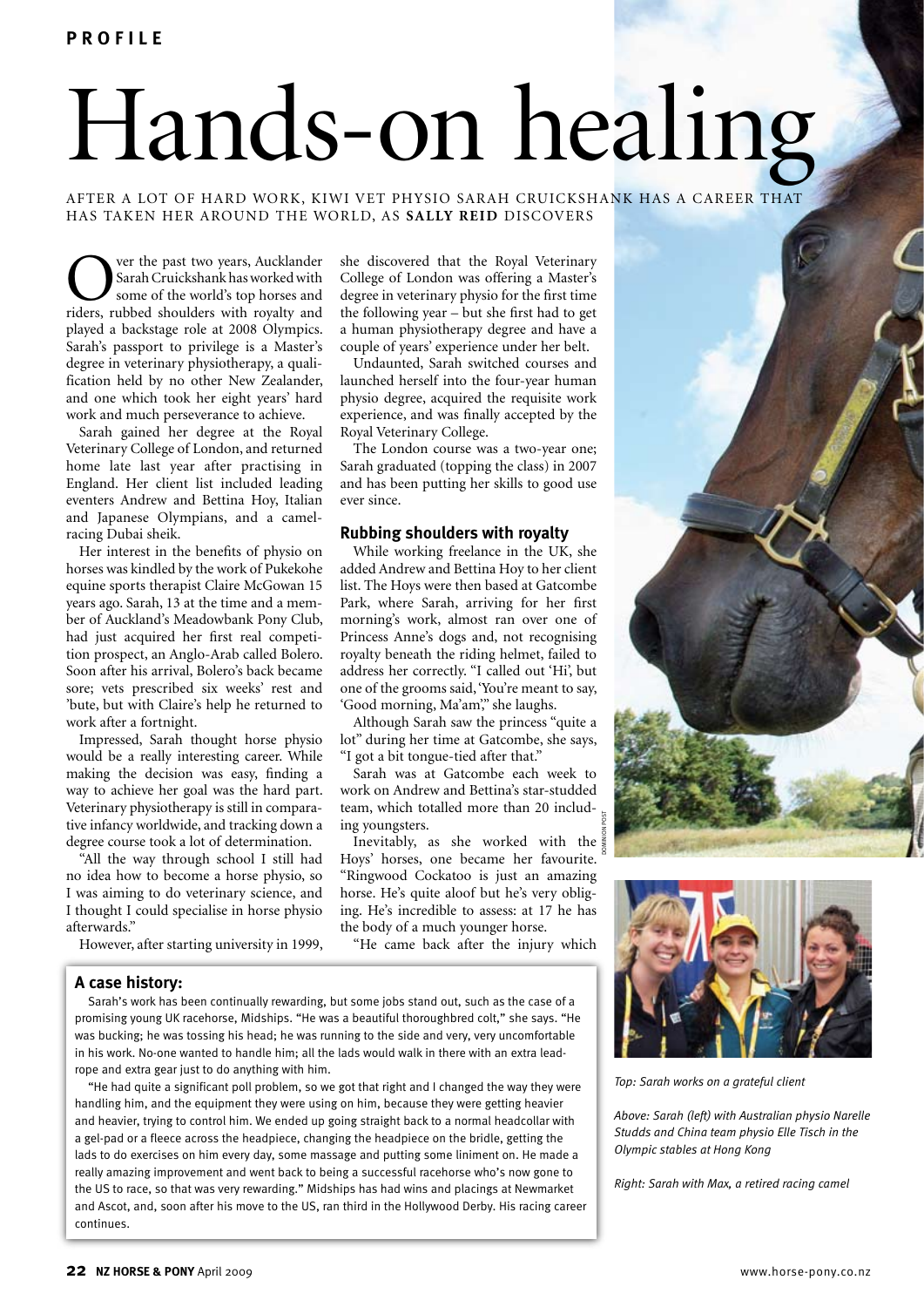



ruled him out of the Olympics, and won the four-star at Pau, which was amazing. I think Bettina's aiming to do the European Champs on him this year – depending on how everything goes – and the last time I spoke to her he was going well."

Italian event rider Vittoria Panizzon was another client, and the two became good friends, sharing a cottage in Hampshire.

Vittoria's bossy little eventer, the 15.2hh Rock Model ('Bug'), is another of Sarah's favourite equines. She accompanied the pair to last year's Olympics as their personal physio and, once there, was inveigled by other Italian team members to treat their horses too. She also worked on Gorgeous George for Japanese rider Yoshi Oiwa, and was so busy as a result she had little time to see much of the competition.

Sarah enjoys working on elite performance horses immensely. "You have to work